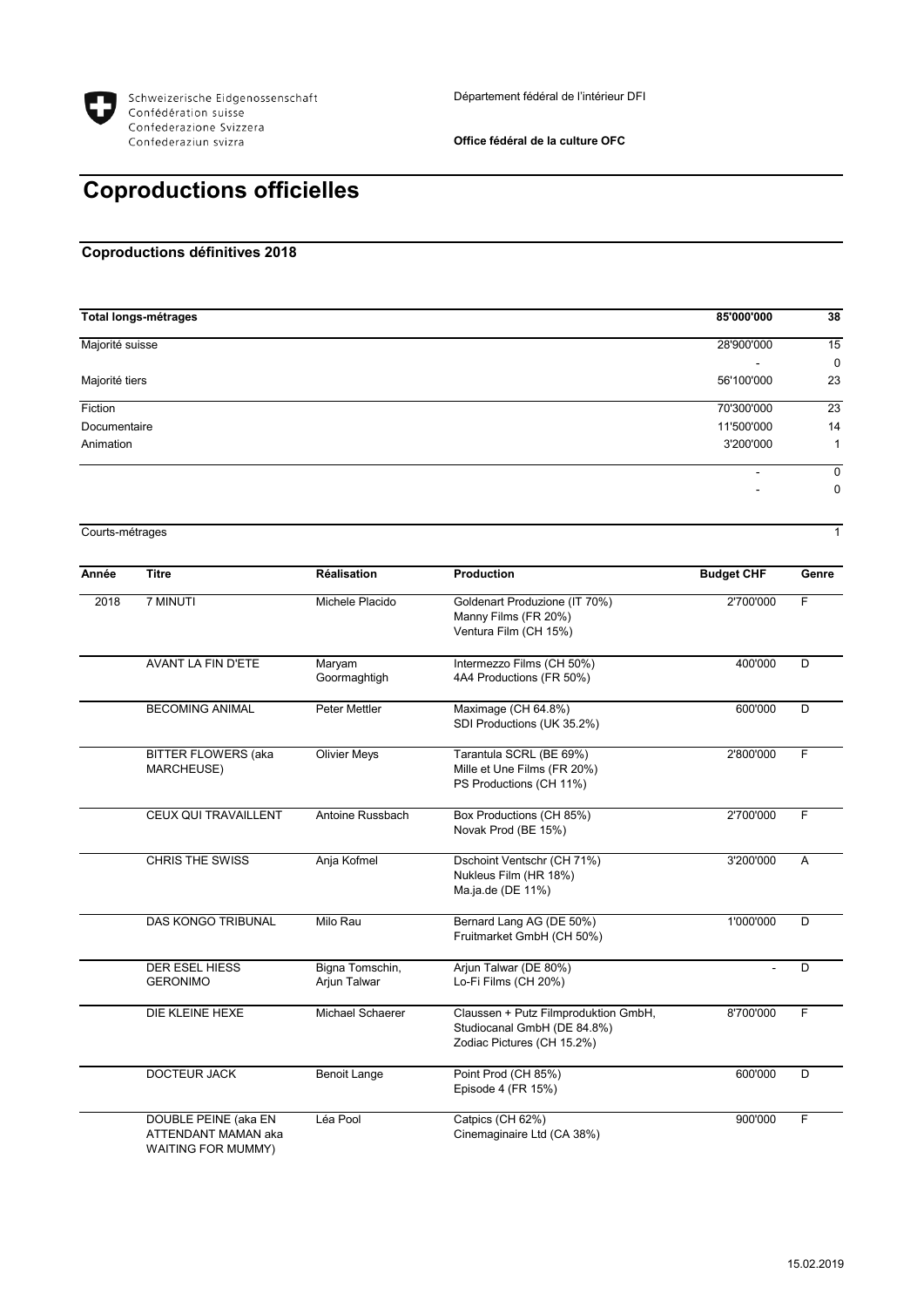| <b>ELDORADO</b>                                         | Markus Imhoof                       | Thelma Film AG (CH 70%)<br>Zero One Film (DE 30%)                                                                                                                                                                                   | 1'500'000 | D |
|---------------------------------------------------------|-------------------------------------|-------------------------------------------------------------------------------------------------------------------------------------------------------------------------------------------------------------------------------------|-----------|---|
| ET AU PIRE ON SE<br><b>MARIERA</b>                      | Léa Pool                            | 9341-7541 Quebec Inc (Lyla Films) (CA<br>53.1%)<br>Louise Productions Lausanne (CH 46.9%)                                                                                                                                           | 2'400'000 | F |
| <b>FIGLIA MIA</b>                                       | Laura Bispuri                       | Vivo film Srl (IT 70%)<br>Match Factory Productions GmbH (DE<br>20%)<br>Bord Cadre films S.à.r.I (CH 10%)                                                                                                                           | 3'100'000 | F |
| IL COLORE NASCOSTO<br>DELLE COSE (aka EMMA)             | Silvio Soldini                      | Lumiere & Co. (IT 84%)<br>Ventura Film (CH 16%)                                                                                                                                                                                     | 2'800'000 | F |
| IL NIDO (ELVETIA)                                       | Klaudia Reynicke                    | Amka Films Production (CH 85%)<br>Tempesta Films (IT 15%)                                                                                                                                                                           | 2'200'000 | F |
| IL SENSO DELLA<br>BELLEZZA (aka<br>PARTICELLE DI DIO)   | Valerio Jalongo                     | Amka Films Production SA (CH 61%)<br>Ameuropa (IT 39%)                                                                                                                                                                              | 800'000   | D |
| LA FUREUR DE VOIR                                       | Manuel von Stürler                  | Bande à Part Films (CH 90%)<br>Les Films du Tambour de soie Sàrl (FR<br>$10\%$ )                                                                                                                                                    | 800'000   | D |
| LE LIVRE D'IMAGE                                        | Jean-Luc Godard                     | Casa Azul Films (CH 61.8%)<br>Ecran Noir Productions (FR 38.2%)                                                                                                                                                                     | 400'000   | D |
| LE ULTIME COSE                                          | Irene Dionisio                      | Tempesta Film (IT 69%)<br>Amka Films Productions (CH 21%)<br>Ad Vitam (FR 10%)                                                                                                                                                      | 1'500'000 | F |
| LE VENT TOURNE                                          | Bettina Oberli                      | Rita Productions (CH 79%)<br>Silex Films (FR 21%)                                                                                                                                                                                   | 4'600'000 | F |
| LES BOIS DONT LES<br>RÊVES SONT FAITS (aka<br>LE BIEN)  | <b>Claire Simon</b>                 | Just sayin' films (FR 88.3%)<br>Tipi'mages (CH 11.7%)                                                                                                                                                                               | 500'000   | D |
| <b>LES GARDIENNES</b>                                   | Xavier Beauvois                     | Les Films du Worso (FR 90%)<br>Rita Productions (CH 10%)                                                                                                                                                                            | 9'400'000 | F |
| LEVEL UP YOUR LIFE                                      | Oliver Paulus, Stefan<br>Hillebrand | Motorfilm GmbH (CH 51%)<br>Frischfilm Produktion (DE 49%)                                                                                                                                                                           | 700'000   | F |
| <b>L'INTRUSA</b>                                        | Leonardo di Costanzo                | Tempesta Film (IT 70%)<br>Amka Films Productions (CH 15%)<br>Capricci Productions (FR 14.83%)                                                                                                                                       | 2'500'000 | F |
| OCCHI CHIUSI (aka LUCY<br>IN THE SKY)                   | Giuseppe Petito                     | Martha Production (IT 70%)<br>Ventura Film (CH 20%)<br>Gustav Film (SI 10%)                                                                                                                                                         | 1'200'000 | F |
| OF MEN AND WAR (aka<br><b>LA TRAHISON DES</b><br>PERES) | Laurent<br>Bécue Renard             | Alice Films (FR 80%)<br>Louise Productions Vevey (CH 20%)                                                                                                                                                                           | 1'400'000 | D |
| PAPA FRANCESCO                                          | Wim Wenders                         | CTV Centro Televisivo Vaticano (VA 28%)<br>Solares Fondazione delle Arti / PTS Art's<br>Factory srl (IT 27%)<br>Fondazione Solares Suisse, Célestes<br>Images SA (CH 20%)<br>Neue Road Movies GmbH (DE 15%)<br>Decia Films (FR 10%) | 2'500'000 | D |
| PAPA MOLL                                               | <b>Manuel Flurin Hendry</b>         | Zodiac Pictures (CH 79%)<br>MMM Zodiac GmbH (DE 21%)                                                                                                                                                                                | 5'800'000 | F |